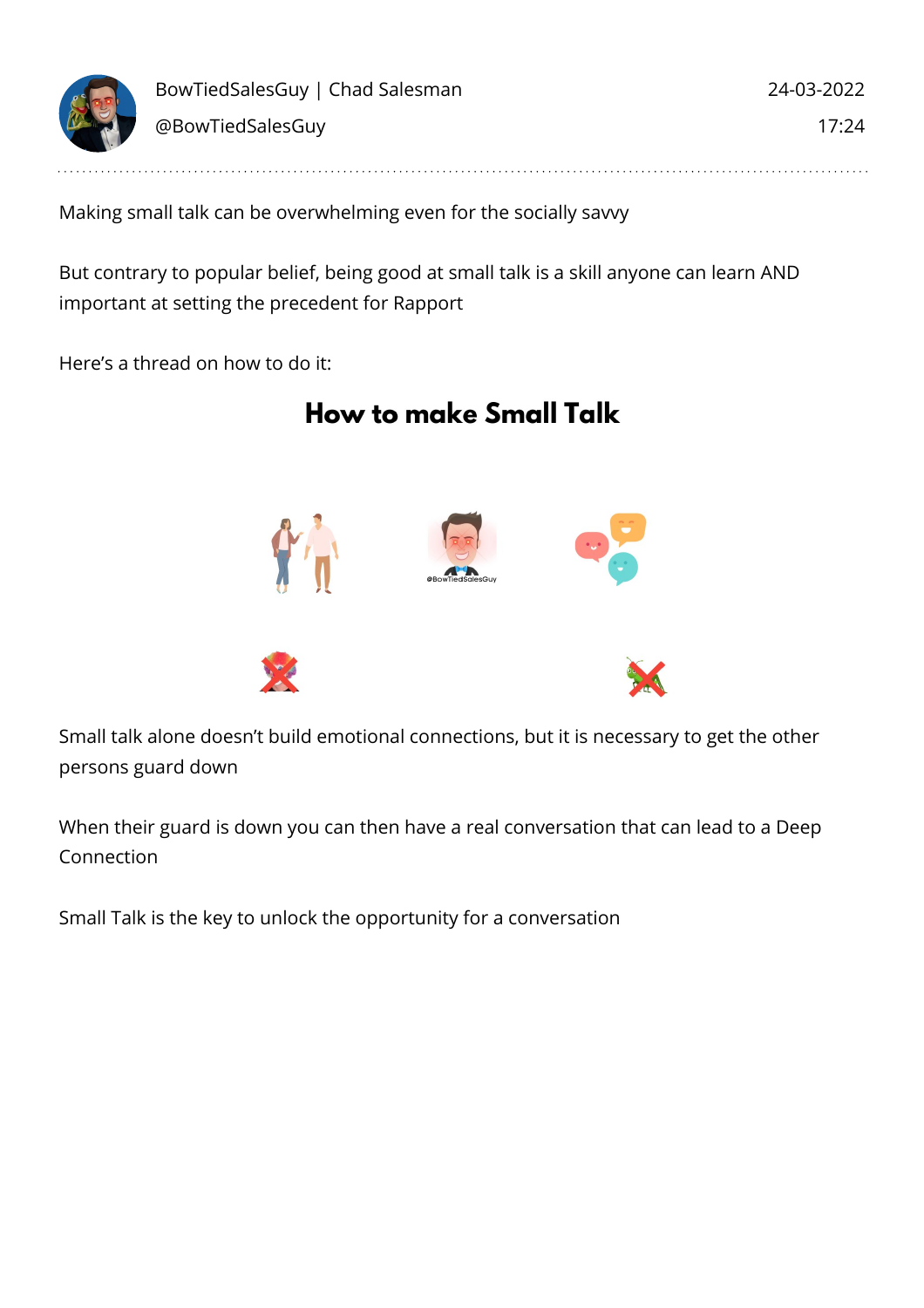

Before we get into the scripts, you must internalize the Behavior Cycle

Small Talk is a skill that can be learned.

But you actually have to change your behavior (implement the scripts) which then will influence your Beliefs etc

It all starts with Behavior



## **The Behavior Cycle**

1) Direct Openers

These are simple and direct statements meant to start a conversation

Direct openers are great for beginners to practice the skill of talking to others

As you can see it doesn't require much creativity

Practice this regularly also with cashiers, baristas, etc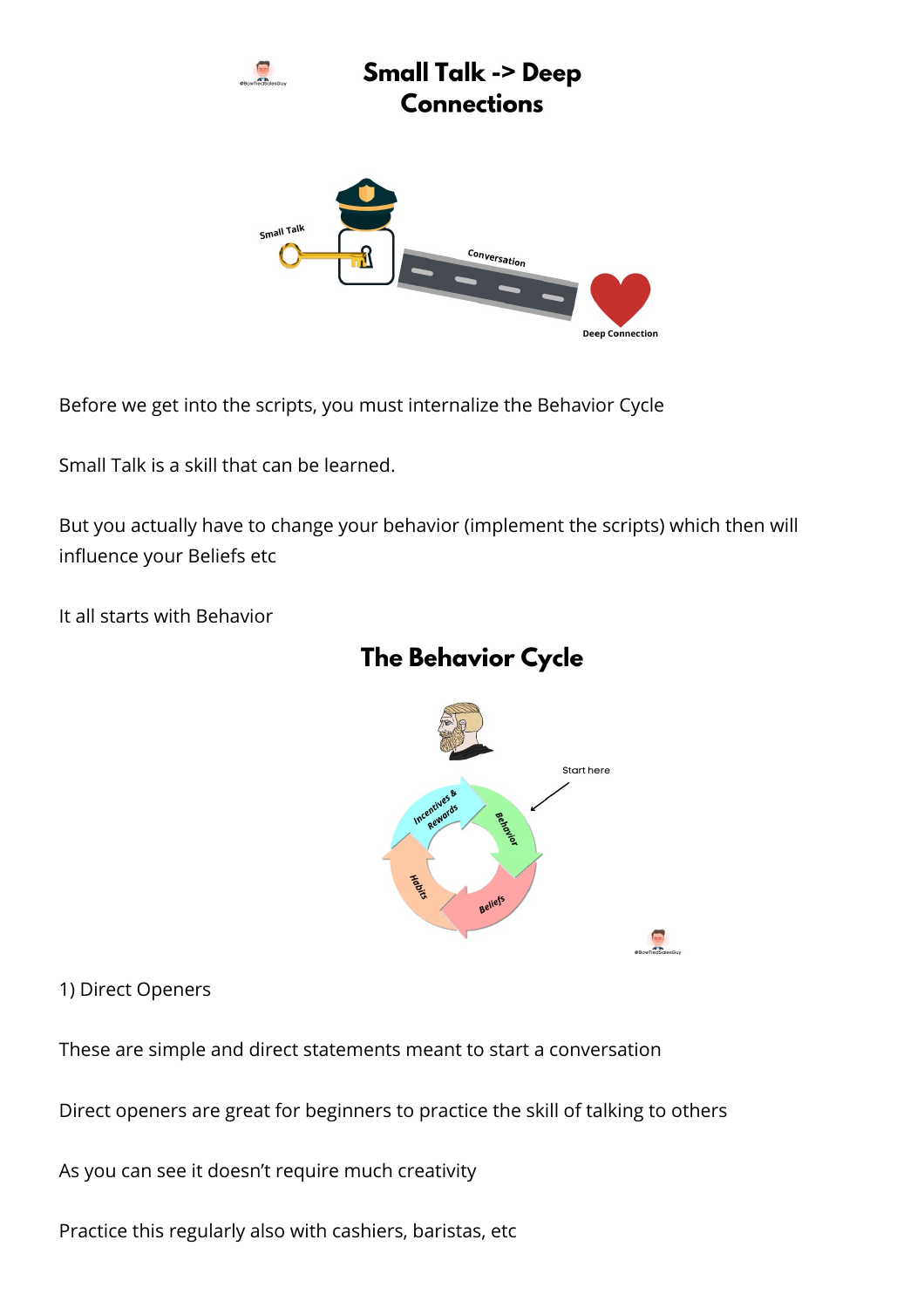**Direct Opener** 

Good overall opening statements that are appropriate for any context. They are not amazing, but not bad either. Good for practice



"Hey, I'm Chad"

"Hey, don't think we've met. I'm Chad"

"How's your morning going?"



One common issue with Direct Openers is the "Ok what do i say next?"

You can stack the additional openers

Or start with the other ones immediately:

2) Statement Openers

This is where you can get creative and use context for the basis of your statement

The idea is to say something intriguing that "invites" the other person into the conversation with you + sets the topic

Think of social context & shared experience here



3) Question Openers

Questions are great to get the other side talking